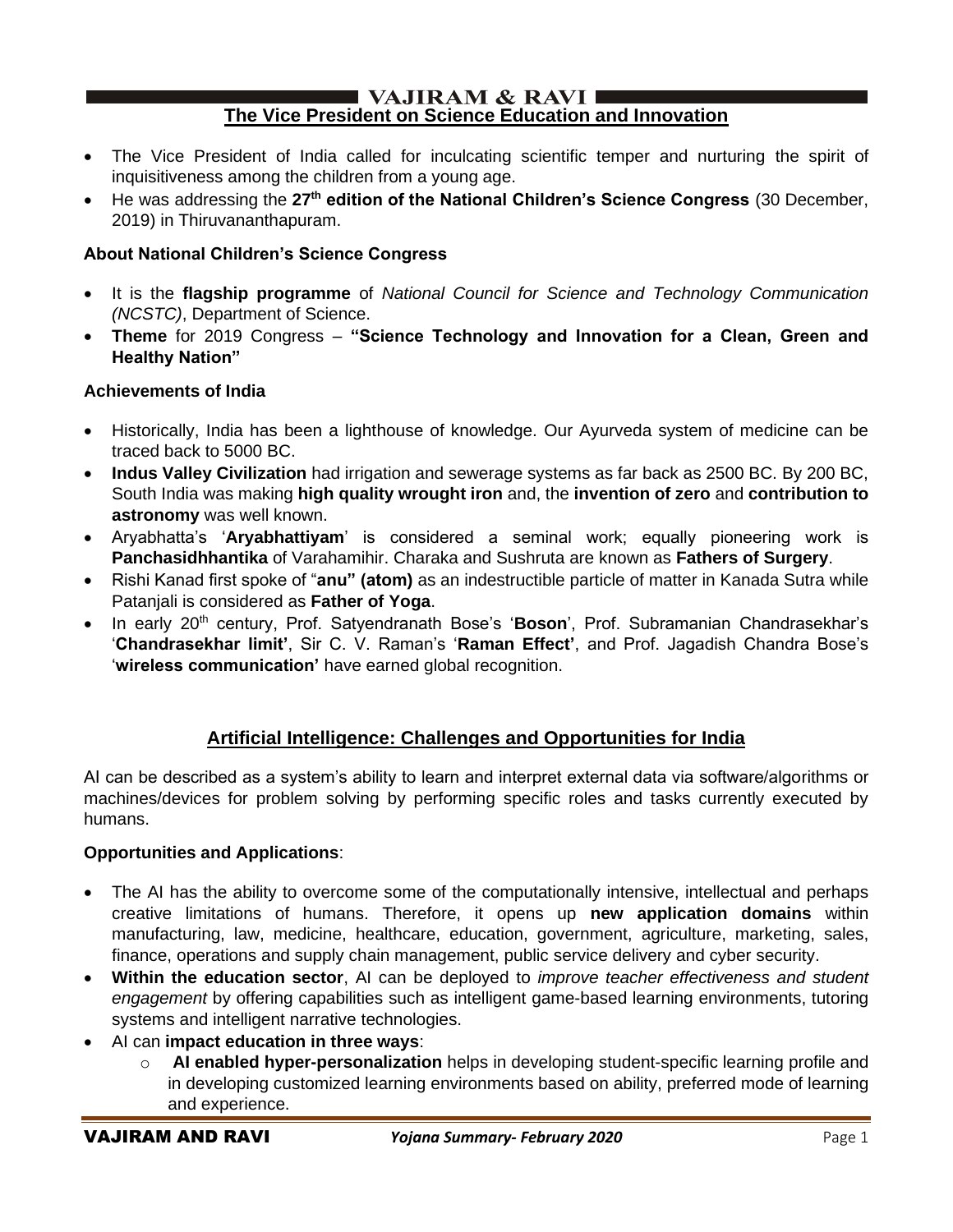## I VAJIRAM  $\&$  RAVI $\blacksquare$

- o The use of **smart assistants** (Amazon Alexa, Google Home etc.) and associated technologies offer significant potential to help students.
- o AI systems **can assist educators with secondary tasks** such as grading activities, providing personalized response to students etc.
- AI technology can be used within several other sectors for **enhancing both efficiency and effectiveness**.

## **AI and SDG**:

- AI-based systems can help in achieving **UN Sustainable Development Goals**. It can be utilized for **conducting remote diagnosis supporting doctors** to help improve health service delivery.
- It can also help achieve the "**Zero Poverty and Zero Hunger**" (SDG 2) by assisting in resource allocation for predicting adverse environmental conditions, diagnose crop diseases and identify pests in timely manner to mitigate the risk of catastrophic agricultural events.
- Similarly, AI based systems can be used to **predict energy and utility demand** to help in achieving SDGs such as **"Clean water, sanitation" and "Affordable clean energy".**

## **Application of AI in India:**

- **A. In Health**
- India has **0.8 per thousand doctor-to-patient ratio** (UK 2.8, Australia 5, China Approx. 4). **In India, doctors spend just 2 minutes per patient**, whereas in the US it is close to 20 minutes.
- AI could be a valuable assistive tool for doctors in helping reduce their workload and assisting in diagnosis.
- **B. In Agriculture**
- The **per hectare cereal productivity in India** is almost half that of China and UK (3000 kg/ha vs. over 6000 kg/ha). There is significant loss of productivity due to pests and diseases.
- AI-based agricultural pest and disease identification system are helping farmers in identifying the disease and advising the remedial measures.
- **C. In Education**
- India has about 50% less teachers per thousand students when compared with developed countries (**India 2.4/thousand** vs. UK 6.3/thousand). In this scenario, AI can help in providing education in remote areas.

## **Potential:**

- India has **1.18 billion mobile phone users** with 600 million internet users and 374 million smartphone users.
- It has one of the **cheapest data rates in the world** (\$0.24/GB) and an **average data speed of 6 MBPS**.
- These factors open up huge potential for adoption of AI technology in India.

## **Success Story:**

- The Tamil Nadu e-Governance Agency has partnered with Anna University to launch a **Tamil smart assistant called "Anil".**
- The agency has recently launched an AI-based agricultural pest and disease identification system and made it available to over half a million farmer families through a mobile app.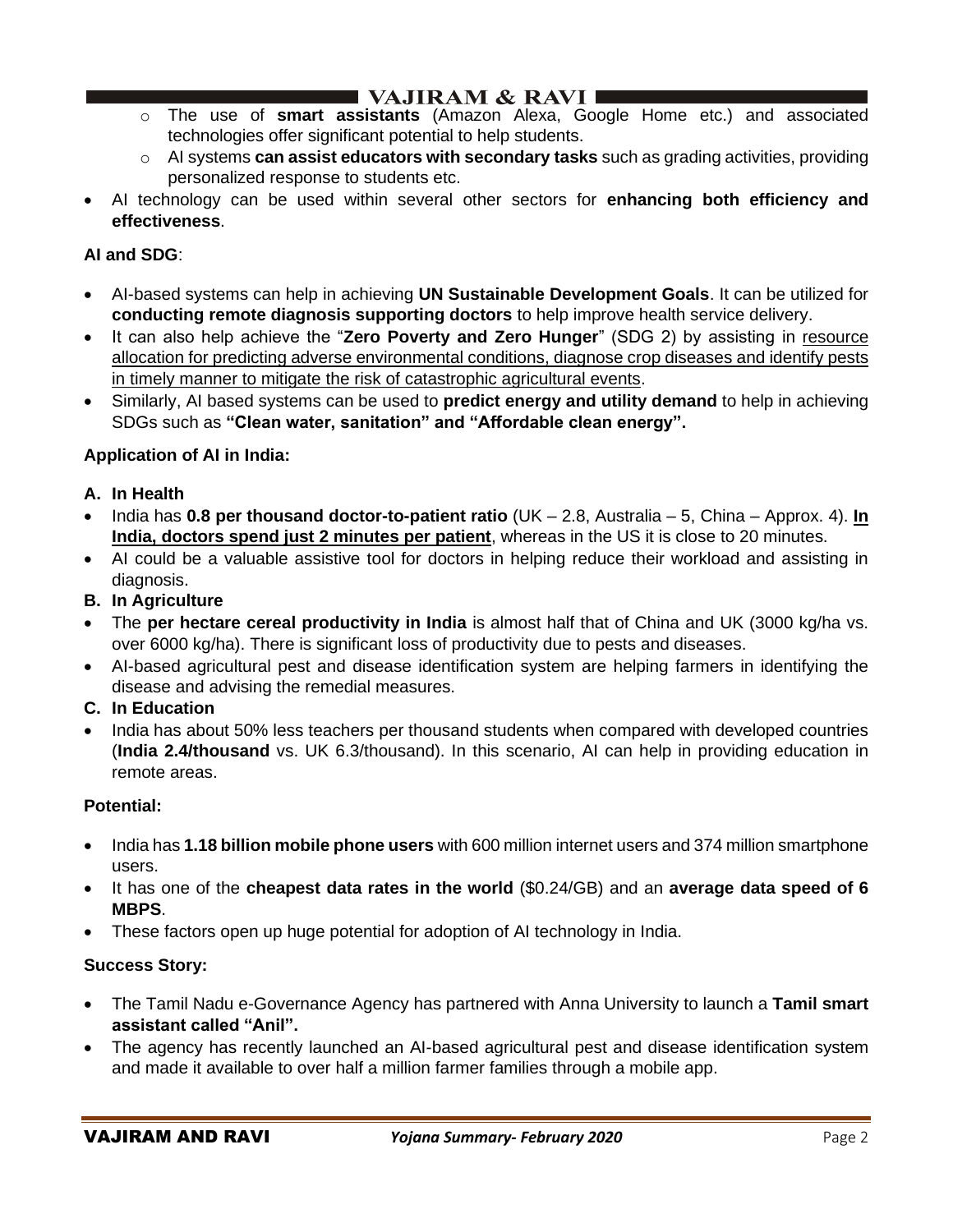## **I VAJIRAM & RAVI**  $\blacksquare$

• The Tamil Nadu Govt. is implementing an **innovative use of AI through face recognition for recording attendance**. The system is saving more than 45 minutes per day and is freeing up extra time for core educational activities in schools.

#### **Challenges and Shortcomings:**

- **Lack of explainability** Generally AI operates effectively as a black-box-based system that does not transparently provide the reasoning behind a particular decision, classification or forecast made by the systems.
- **Lack of contextual awareness and inability to learn** AI based systems have major limitations in terms of making decisions where context plays a critical role.
- **Lack of Standardisation** AI based systems are increasingly being embedded in variety of products and services. This poses a critical question: how can the inferences delivered by different AI components be integrated coherently when they may be based on different data and subject to different ecosystem conventions?
- Organisations face challenges on **how to ensure AI and human work together successfully.**
- **Job Losses** Increasing automation will lead to significant job losses particularly at operational and lower skill levels for repetitive tasks.
- This emphasizes the need for strategic management of AI transition requiring organisations to **carefully consider a number of challenges**: how to select tasks for automation; how to select the level of automation for each task; how to manage the impact of AI-enabled automation on human performance and how to manage AI-enabled automation errors.
- **Lack of competency and need for re**-**skilling and up-skilling workers**
- Lack of trusts and resistance to change Due to above mentioned issues and negative media coverage on the consequences of AI, people are generally apprehensive about its implementation.

## **Key Public Policy Challenges of AI**:

- I. **Ethics** There are two dimensions of ethics in AI:
	- a. **Privacy and Data Protection**: It is the top most concern while using AI systems.
	- b. **Human and Environmental Values** Any AI system has to conform to human value system and the policymakers need to ask: Has the AI system been sensitized to human values such as kindness, equity, dignity etc.? An important aspect which needs to be built into AI systems is the overall cost of their decisions on the society.
- II. **Transparency and Audit** The technology providers must explain the decision-making process to the user so that the AI system doesn't remain a black box. These AI systems must provide an audit trail of decisions made not only to meet the legal needs but also for us to learn and make improvements over past decisions.
- III. **Digital Divide and Data Deficit**  Since the entire AI revolution has data at its foundation, there is a **real danger of societies being left behind**. Countries and governments having good quality granular data are likely to derive maximum benefit.
- IV. **Fairness and Equity**  AI can disrupt social order which could damage the social fabric exposing people lower in bargaining hierarchy with a real threat of exploitation and unfair treatment. An AI system designed with equity as a priority would ensure that no one gets left behind in this world. Also, the AI system must exhibit fairness. They must not exhibit any gender or racial bias and they must be designed to **stay away from 'social profiling' (especially in law enforcement, fraud detection and crime prevention areas).**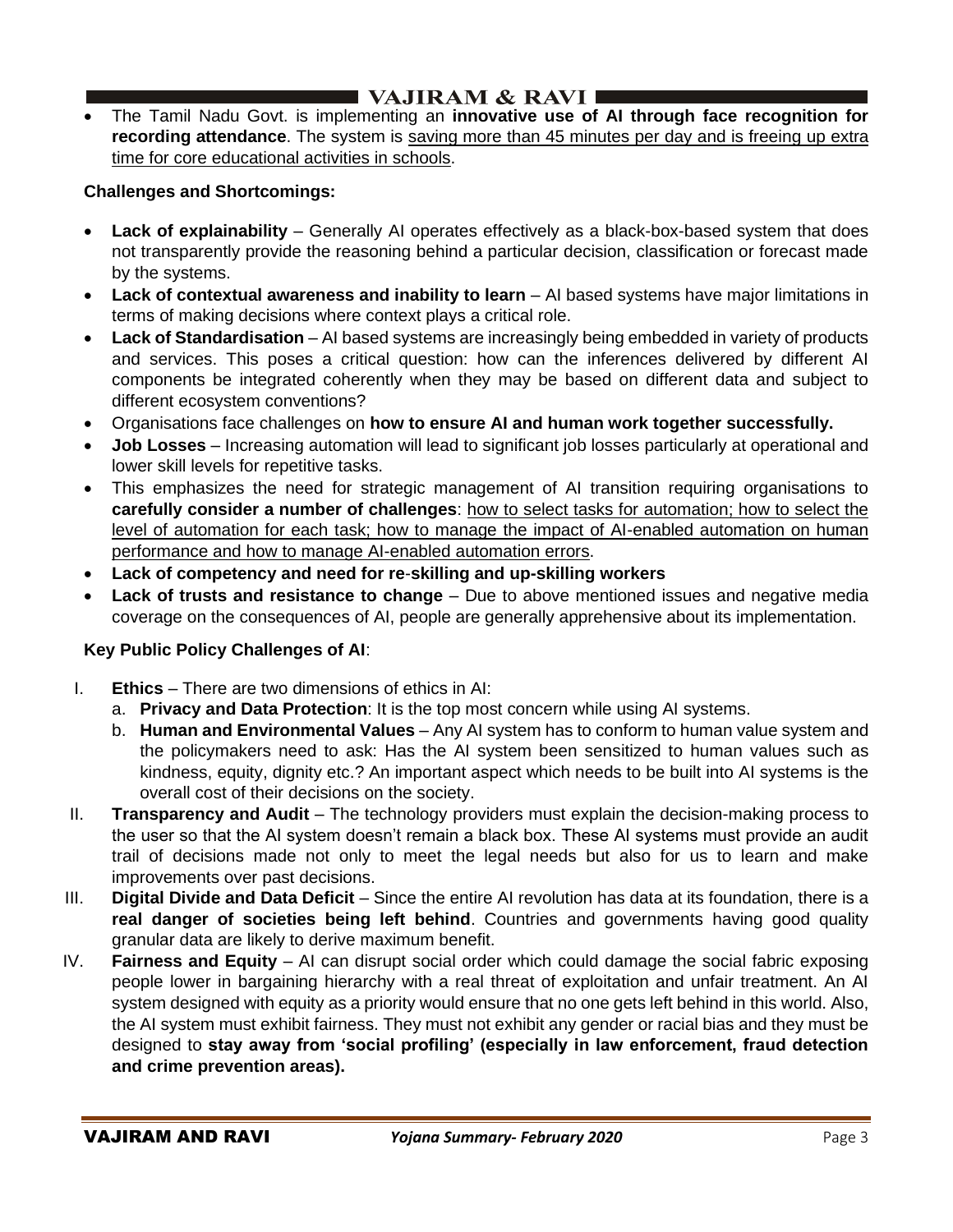## ■ VAJIRAM & RAVI ■

- V. **Accountability and Legal Issues**  Once machines are equipped with AI and take autonomous decisions, the question of accountability becomes very hard to answer, more so when the algorithms are unknown to the designer.
- VI. **Misuse Protection**  This possibly is the toughest of all. How do we insulate every new technology to prevent it from being twisted for achieving destructive goals?

### **Conclusion**:

- States like Tamil Nadu have already started deploying AI systems at scale for addressing some of the key challenges in health, education and agriculture sectors.
- An effective public policy framework for AI along with a practical scorecard would be needed to make this AI revolution work towards an equitable prosperity.

## **Innovation in Higher Educational Institutions**

- Premier higher educational institutes in India have always been a gateway to secure and prosperous life for many. However, over the last decade a cultural change has begun in these institutes.
- These institutes have been transforming themselves to **produce the next generation leaders** who are willing to take up entrepreneurship, foregoing assured income; thereby creating multiple jobs for the society.
- At the root of this transformation is the **culture of innovation**.

### **Catalysing Student Innovation and Entrepreneurship**

- The **Atal Innovation Mission** under the aegis of **NITI Aayog** is promoting the formation of Atal Tinkering Lab (ATL) in schools to promote innovation.
- At IIT Madras (IITM), an **after-class activity called the Centre for Innovation** (CFI) transformed the students from passive listeners to active learners. CFI was set up to provide an outlet for the students to try-out their passion without the burden of grades or exams.
- The centre was set up with the motto *"walk in with an idea and walk out with a product"***.**

#### **Few achievements**:

- Recently, the CFI team "**Aavishkar**" became the only Asian team to qualify and was placed within the top 25 in the hyperloop competition held at SpaceX.
- Similarly, there are many student formula racing car teams in the country (such as the IITM Raftar) that routinely participate and win in competitions across the world.

#### **Innovation as a Catalyst**

- These innovation centres also fosters team spirit and the ability to work beyond classroom lectures.
- It prepares the students to take collective ownership of outcomes and work on multi-generational products.

#### **Innovation Eco-system**:

- The innovation ecosystem **can be divided in to four buckets**: 1. Ideate 2. Pre-incubate 3. Incubate 4. Support
- Among these, the incubation and support ecosystem are highly instrumental.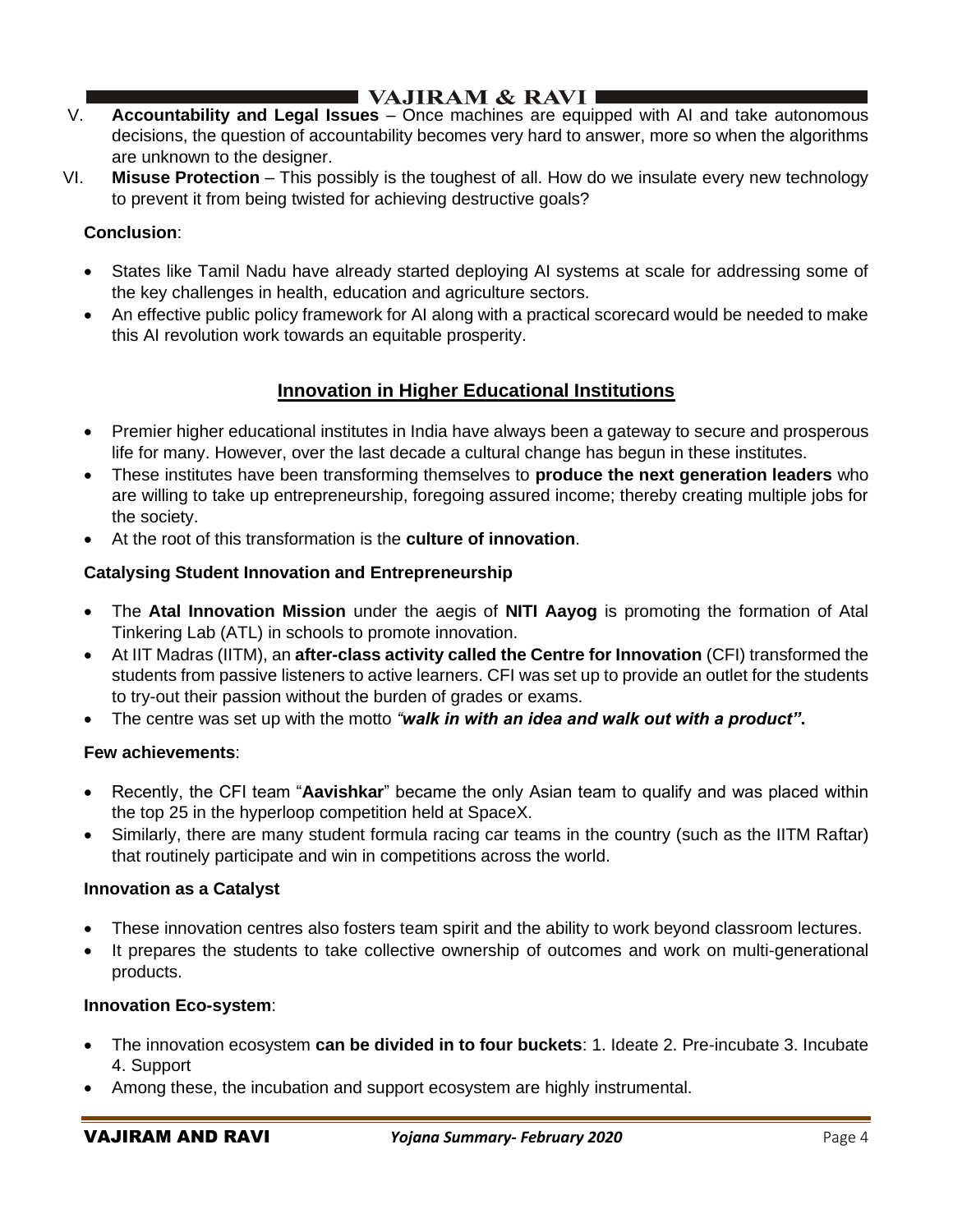# $\blacksquare$  VAJIRAM & RAVI $\blacksquare$

- **Society for Innovation and Entrepreneurship (SINE)** in IIT Bombay is one of the earliest incubator in an academic setting in India supporting tech start ups and socially relevant projects.
- IIT Madras established India's first university based research park, collocating established companies with start-ups.

### **Where are the Problems**?

- The challenge for our higher educational institutions is to **enable routine transformation of these intellectually stimulated individuals** to deep tech entrepreneurs and innovators solving societal problems of today and tomorrow.
- It is often very hard to take a step back from a narrowly defined academic problem definition to identify broad opportunities where the research or technology developed might meet a market need.

### **Role of Incubation**:

- Incubators offer mentoring, networking, and funding support for early stage start-ups along with business acceleration support.
- Ideation and technology development is taken care of by the research and tinkering lab.

### **US' Success Story**

- In the United States, the **National Science Foundation** (NSF) had pioneered the concept of **lab to market through the Innovation Corps (I-Corps) program**.
- I-Corps accelerates the economics and societal benefits of NSF funded basic research programs by training scientists and engineers to extend their focus beyond the university laboratory and look at commercialization.

#### **Way Forward**:

• Our institutions will have to imbibe the spirit of entrepreneurial thinking, which includes rapid adaptation to the societal needs, developing and scaling in resource constrained environments and serving as focal points or nodes of innovation and entrepreneurship, to reach our national goal of a \$5 trillion economy.

## **Education and Technology for the Blind**

- Towards the fag end of the 19<sup>th</sup> century, many efforts were taken for educating common blind.
- Miss Annie Sharp, an Anglican was instrumental in launching a facility in Amritsar for the blind in the year 1887.

## **A Chronology of Educational Services for Blind:**

- $\circ$  1887 A facility for the blind was launched in Amritsar
- $\circ$  1944 Lt. Col. Sir Clutha Mackenzie played a major role in writing the GoI report on blindness.
- $\circ$  1947 A unit for visually impaired was established in the Ministry of Education
- $\circ$  1951 India adopted the uniform Braille codes for various Indian languages
- $\circ$  1952 First ever Braille printing plant of India was established in Dehradun
- $\circ$  1954 Braille appliances manufacturing unit was set up
- $\circ$  1959 Govt. set up its first school for blind children in Dehradun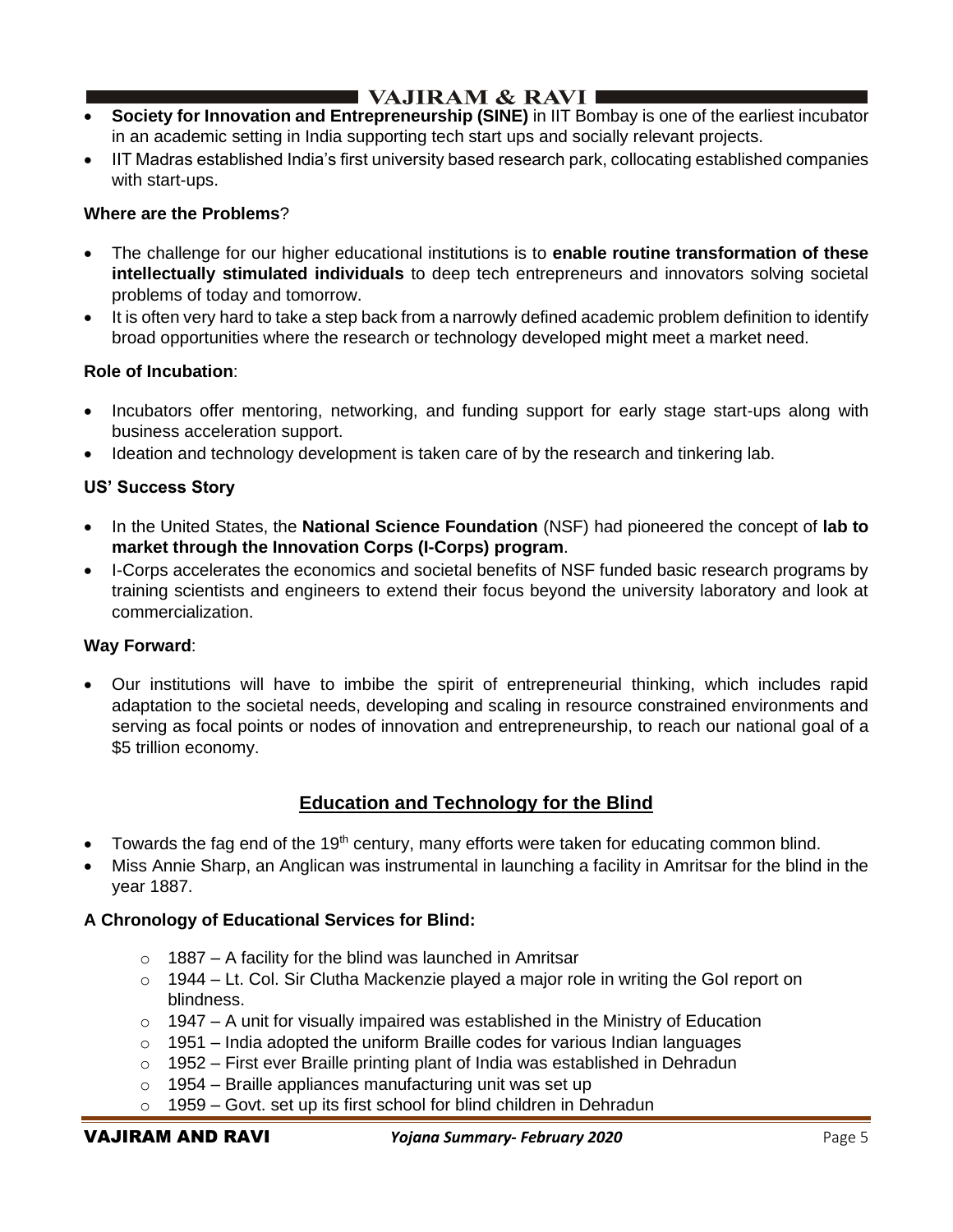# I VAJIRAM & RAVI ∎

- $\circ$  1960 Four regional centers for teachers of blind were set up
- $\circ$  1974 India launched the Integrated Education for Disabled Children (IEDC)
- o 1981 Observance of International Year Od Disabled Person
- $\circ$  1983-92 The UN Decade for the Disabled
- o 2016 Rights of Persons with Disabilities Act enacted

#### **Note**

- India enacted the Persons with Disabilities (Equal Opportunities, Protection of Rights and Full Participation) Act, 1995 to give effect to the decisions taken in the Beijing meeting in 1992.
- The act provided for education in special as well as normal school and informal settings, research and resources required for the disabled among other facilities.
- Recognising the prevailing environment, this law allowed free and universal education for the disabled up to the age of 18 years.

## **Quality Education for Weaker Section and Disadvantaged Groups**

- The **Right of Children to Free and Compulsory Education (RTE) Act, 2009**, entitles every child of age 6 to 14 years to a right to free and compulsory education in a neighbourhood school till completion of elementary education.
- **Section 12(1)(c) of RTE Act** provides that all specified category schools and unaided schools shall admit at least 25% children belonging to weaker section.

#### **Steps Taken to ensure Education of Children With Disability**:

- **Samagra Siksha**, an overarching programme for school education sector extending from **preschool to class XII**, aims to ensure inclusive and equitable quality education at all levels.
- It envisages the '**school' as a continuum** from pre-school, primary, upper primary, secondary to senior secondary levels.
- The '**Padhe Bharat Badhe Bharat'** is a sub-programme of erstwhile Sarva Siksha Abhiyan (SSA) which is continued under the new integrated scheme Samagra Siksha to ensure quality at the foundational years of schooling.
- The objectives of the programme are to **promote early reading and writing** with comprehension skills in children, and also basic numeracy skills.
- The **Navodaya Vidyalaya Scheme** provides for opening of one JNV in each district of the country to bring out the best rural talent.
- The **Draft National Education Policy 2019** is presently under consideration. The revision of curriculum, syllabi and textbooks for school education would depend on the finalization and approval of the New Education Policy.

## **Key Initiatives in Education**

- In pursuance of the Government's vision for 'Transforming India', MHRD took a leap forward in transforming the education sector.
- Department of Higher Education of the Ministry has released a five-year vision plan named **Education Quality Upgradation and Inclusive Programme (EQUIP).**
- SWAYAM 2.0, Deeksharambh and PARAMARSH are some of the major schemes of this department.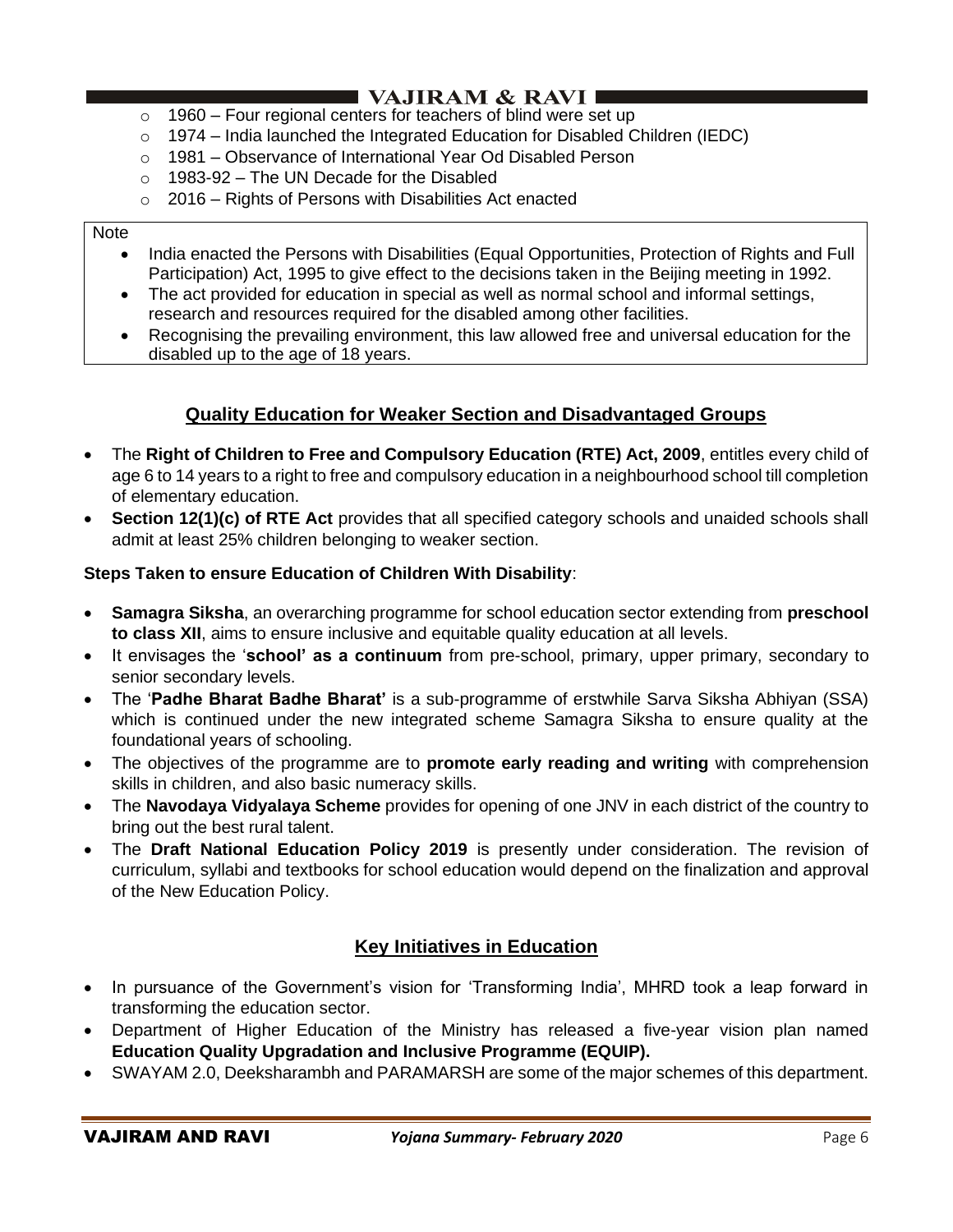# I VAJIRAM  $\&$  RAVI $\blacksquare$

## **Key Reforms in School Education**:

#### **A. NISHTHA**

- A National Mission to improve learning outcomes at the elementary level through an Integrated **Teacher Training Programme** called NISHTHA – National Initiative for School Heads' and Teachers' Holistic Advancement was launched.
- **B. DHRUV**
- The Pradhan Mantri Innovative Learning Program (DHRUV) was launched to identify and encourage talented children to enrich their skills and knowledge.
- It will act as a platform to explore the talent of outshining and meritorious students, and help them achieve excellence in their specific area of interest.
- **C. Shagun**
- One of World's **largest Integrated Online Junction** for School Education 'Shagun' is an overarching initiative to improve school education system by creating a junction for all online portals and websites relating to various activities of the Department of School Education and Literacy.
- Report cards of 15 lakh schools all over the country will be available on the newly created junction. Common people **can directly give their feedback** about schools which will further increase the public participation and will ensure accountability and transparency.
- **D. Unified District Information System for Education Plus (UDISE+)**
- To ensure quality, credibility and timely availability of information from all the schools in the country, the revamped UDISE+ has been launched.
- The Data Analytics portal gives information about the aggregated position of the school.
- **E. Digital Infrastructure for Knowledge Sharing (DIKSHA) 2.0**
- It was launched in 2017 for providing digital platform to teachers giving them an opportunity to learn and train themselves and connect with teacher community.
- **F. Operation Digital Board (ODB)**
- The aim is to provide by March 2023, two smart classrooms for every Secondary/Senior Secondary schools.

#### **Key Reforms in Higher Education**

#### **A. Five-year vision plan 'Education Quality Upgradation and Inclusion Programme' (EQUIP)**

- EQUIP is a vision plan aiming at ushering transformation in India's higher education system by implementing strategic interventions in the sector over five years (2019-24).
- **B. Institution of Eminence (IoE)**
- Ten institutions in public sector and 10 institutions in private sector have to be declared as IoE.
- Each IoE will be eligible to receive Rs. 1000 crore during next 5 years.

#### **C. SWAYAM 2.0**

- It is initiated with enhanced features and facilities to offer online degree programmes through SWAYAM by top ranking universities.
- **D. SWAYAM PRABHA – DTH Educational Channels**
- It is a project to telecast high-quality educational programs through 32 DTH channels on 24/7 basis to reach out to students/learners of India with wide reach and minimal cost.
- It also aims to provide dedicated channels 'IITPAL' to assist the students of XI and XII standards aspiring to join premier educational institutions in the country.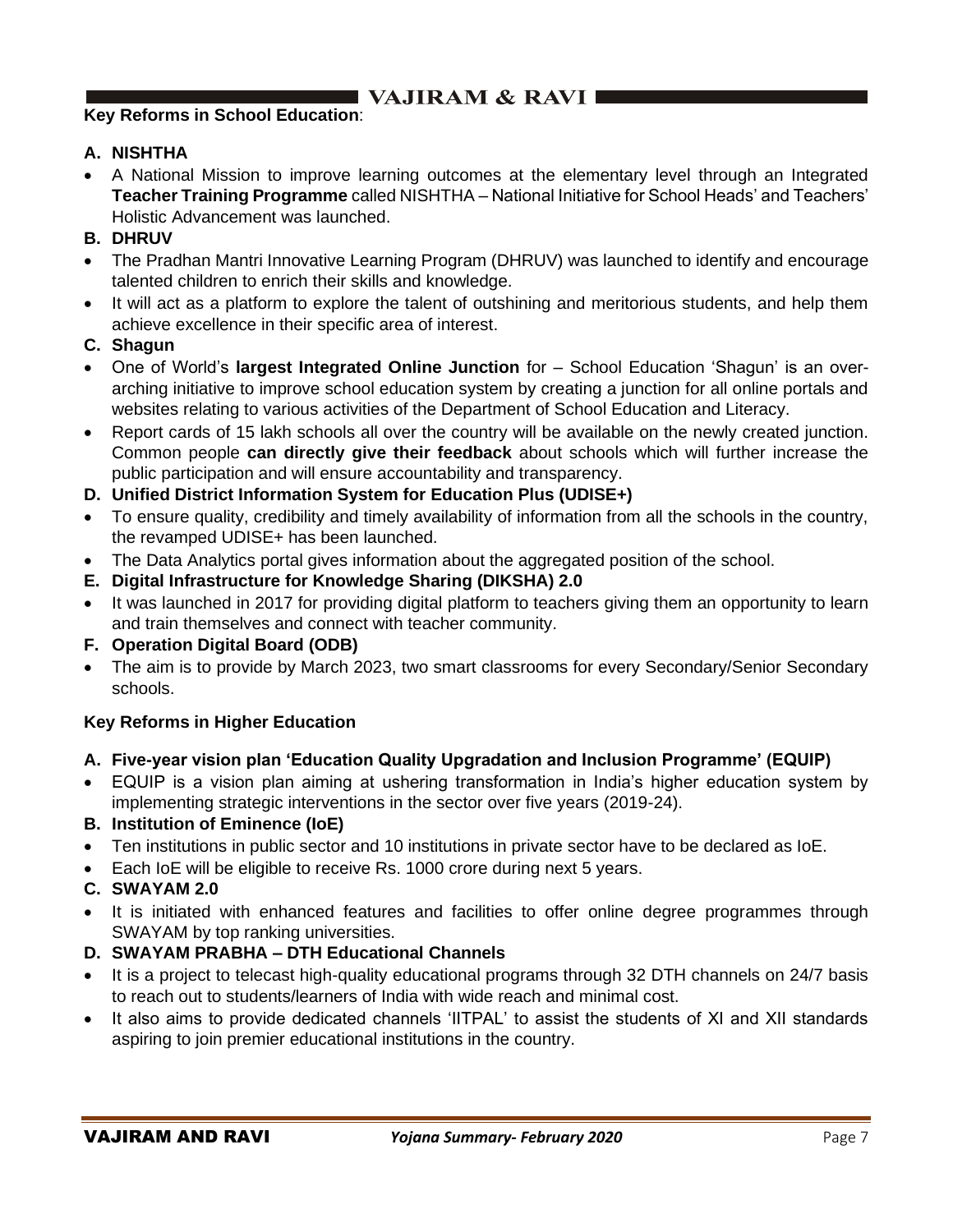# $\blacksquare$  VAJIRAM & RAVI $\blacksquare$

### **Implementation of Quality Improvement Programme**

- **Deeksharambh** A guide to Student Induction Programme has been launched.
- **Learning outcomes based curriculum framework (LOCF) revision** New Curriculum in 16 subjects which is based on LOCF has been uploaded on UGC website to facilitate universities to revise the curriculum.
- **Scheme for Trans**-**disciplinary Research for India's Developing Economy (STRIDE)** Launched for promoting quality research by faculty and creation of new knowledge.
- **PARAMARSH** A scheme to mentor institutions seeking National Assessment and Accreditation Council accreditation.

## **Open & Distance Learning: A Futuristic Approach**

#### **How ODL is distinct?**

- Open & Distance Learning (ODL) is distinct because of **its teaching methodology**. In ODL, the **presence of learners is not mandatory** except in practical-based programmes and ultimately communication takes place in one way leading to dropouts in number of cases.
- In Distance Education teaching is done with a variety of "mediating process" used to transmit content, to provide tuition and to conduct assessment or measure outcomes.

#### **How ICT Can be More Useful in ODL?**

- ODL can be made **more interactive** through the use of technology like managing the virtual classroom with the use of internet, development of web-based hypermedia, use of interactive teleconferencing and radio counselling etc.
- In the virtual classroom the learners and the teachers meet in the cyberspace, a question and answer session follows.
- The web-based study helps the learners and teachers to access the information at their own choice of time and convenience.
- In addition, regular interactive teleconferencing, which is one-way video and two-way audio satellitebased learning facility and radio counselling sessions may be used for the learners.

#### **Importance of IT**:

- IT can promote the opportunities of **restructuring the teaching-learning process** and transform it by offering alternatives to the teacher in providing information, access to virtually unlimited resources, and opportunities for real world communication, collaboration and competition.
- Web can enrich the learning resources and help institutions **refocus from teaching to learning, from teacher to learner**. It can create learning environment throughout the world by networked learning communities.
- Networks may create educative environments embedded in democratic philosophy of instruction and helping learners learn.
- ICT is a potentially powerful tool for extending educational opportunities, both formal and non-formal. For developing countries ICT has the potential for increasing access to and improving the relevance and quality of education.
- The use of computers in ODL has provided new pedagogical strategies in distance learning as well as giving more autonomy to the distance leaners.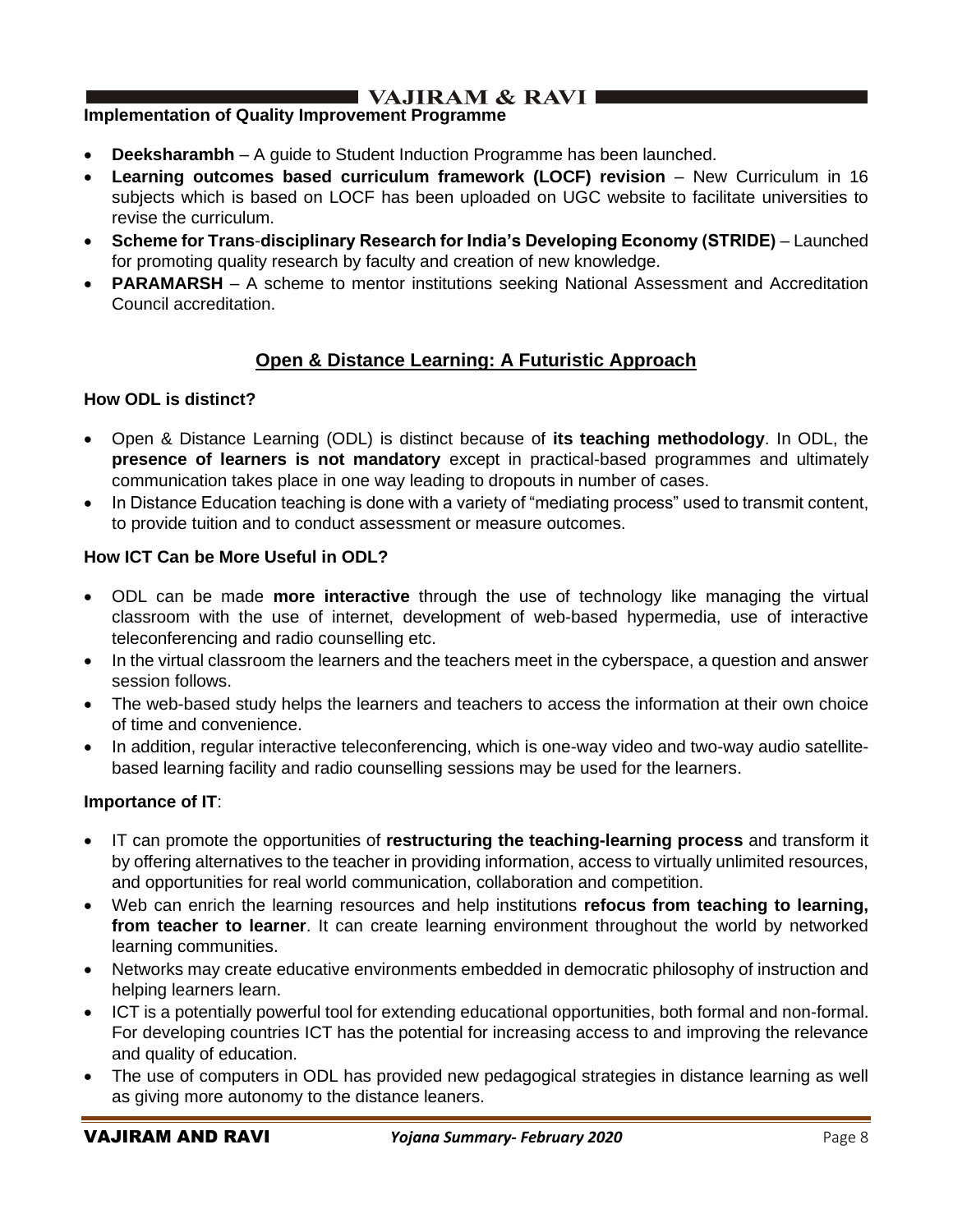## $\blacksquare$  VAJIRAM & RAVI $\blacksquare$

• The **main advantages of using technologies** in distance education are *cost effectiveness,*  independence of time and place, quality of education access resulting from the mass production of *course materials, teaching a lot of students simultaneously, and finding a lot of educational resources*.

## **Way Forward**:

- In using technology which can be integrated into the distance education system, the **following factors should be considered**: accessibility, cost effectiveness, human acceptance, and pedagogical suitability.
- In the era of information technology teachers will be spending more time in facilitating students rather than delivering lectures in the classrooms.
- They would be working in groups: preparing and evaluating instructional materials and organizing data into meaningful information and accessible forms.
- They will also be demonstrating the potential of skill development in students by using information in problematic situations.
- **Certain skills capabilities** of using different information technologies are necessary for of the students and teachers.
- We have to think about the uses of media and technology in regard to appropriateness and acceptability in the society as well as on the ability of the institution offering the programme.
- The socio-economic and cultural background of a person influences their ability to learn from different media technology.

## **Cybersecurity: Issues and Challenges**

- The world we live in is highly connected and digitally exhaustive. Today, social networks have become one of the main communication channels.
- But, at the same time, they have also provided platforms for some decidedly unhealthy and destructive behavior. There are many problems like bullying, cybercrime, copyright issues, security threats and social unawareness among others.

#### **Seriousness of Threat: Statistics**

- In the year 2016, there were a total of 758 million online attacks worldwide, which amounts to around 2 million in a single day.
- Every organization, be it big or small, has been the victim of cyber-attacks.

## **Different Forms of Cyber Threats**:

#### **A. Bots**

- Bots and fake followers are a big concern in the social media environment. Bot programs target specific hashtags and work by auto-commenting and auto-liking in order to attract followers who are mostly fake bot accounts.
- Bots were developed primarily for companies to engage with their users automatically for increasing customer engagement.
- However, bots are now being used much beyond their harmless cause and are misused for manipulating a conversation to creating a mirage of someone's personality and much more.
- In this age of misinformation, bots possess the power to hijack a conversation, troll someone, promote propaganda and even cause security issues.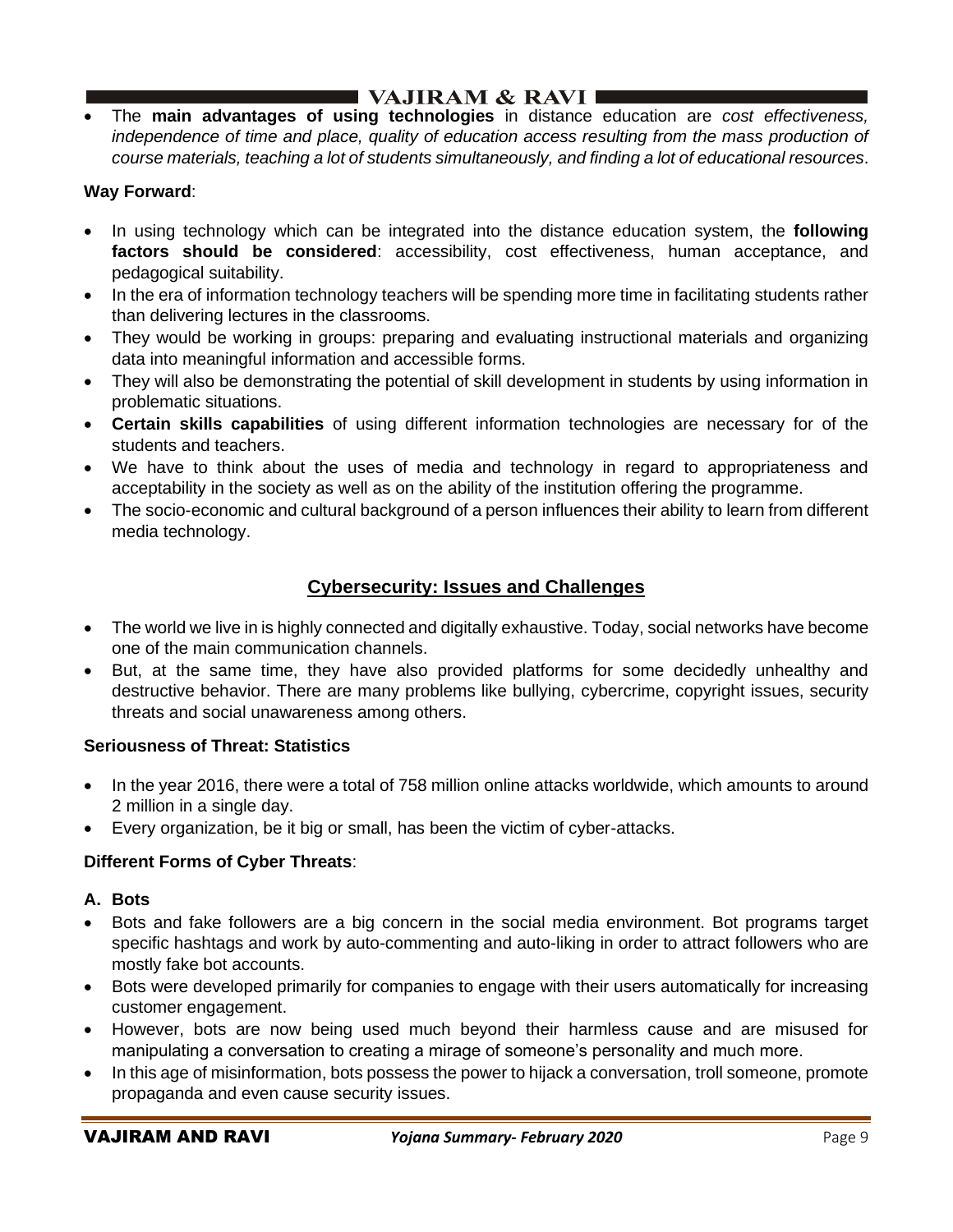# $\blacksquare$  VAJIRAM & RAVI  $\blacksquare$

### **B. Terrorist Attacks**

- Terrorists have always sought attention and this is what they receive from the social media.
- Social media spread the horror far and wide and unknowingly amplify the chaos that the terrorists intend to spread. Extremists use the social media to make an impact.
- They even use it to recruit, propagate and to connect.
- The rapid spread of false information through social media is among the emerging risks identified in Global Risks Report.
- Social media sites have now initiated reporting procedures that allow users to flag any kind of content that supports terrorism which can be then removed.
- Also, the social networking sites today are playing an important role in counter-terrorism operations. For example, Assam State Police opened a cell to monitor social media and keep track of the spread of rumors.

### **C. Cyber Security Challenges**

- Some new threats have also come up like organized cybercrime, cybercrime trading, smishing (phishing with SMS), hacktivism (hacker with activism) etc.
- Another type of attack that is rising recently is distributed denial of service (DDoS) attacks. Here the intruder is not interested in actually stealing one's information but in bombarding his/her server with unnecessary traffic thereby crashing it.

### **D. Mobile Technologies**

- There are different types of personal information on one's mobile. This raises an important question – what if a hacker is able to build one's digital profile by collecting all these censored information and the data from the third-party apps and use it against that person?
- **Internet of Things (IoT)** is another such challenge posed by the new technology whereby every object we use is equipped with the capabilities to identify, locate, sense its surrounding, compute and communicate.

#### **E. Ransomware**

- This ransom demanding malware is a virus which gets into your computer, either when you download an attachment containing the virus or when you visit any such website and click on a link.
- Once it gets into your computer, it starts to encrypt all your files thereby rendering them useless. The only way to unlock your files is to get a secret key from the hacker by paying a ransom.

#### **F. Big Data**

- We are actually living in exponential data times. In Just 60 seconds 149,513 emails can be sent, 3.3 million FB posts can be made, 3.8 million Google searches can be performed.
- As a result, it has become lot easier to hack people using social engineering techniques and make them reveal information rather than using tools and technology.

#### **Conclusion:**

- Digital literacy is a broader concept that consists of developing new skills and knowledge which provides awareness and advanced level thinking skills. It is extremely essential to be digitally literate for appropriate utilization of digital information resources.
- It is the responsibility of each one of us to understand and use the cyberspace sensibly and responsibly. This will definitely ensure that the netizens are not only techno-savvy and socially existent but also digitally safe.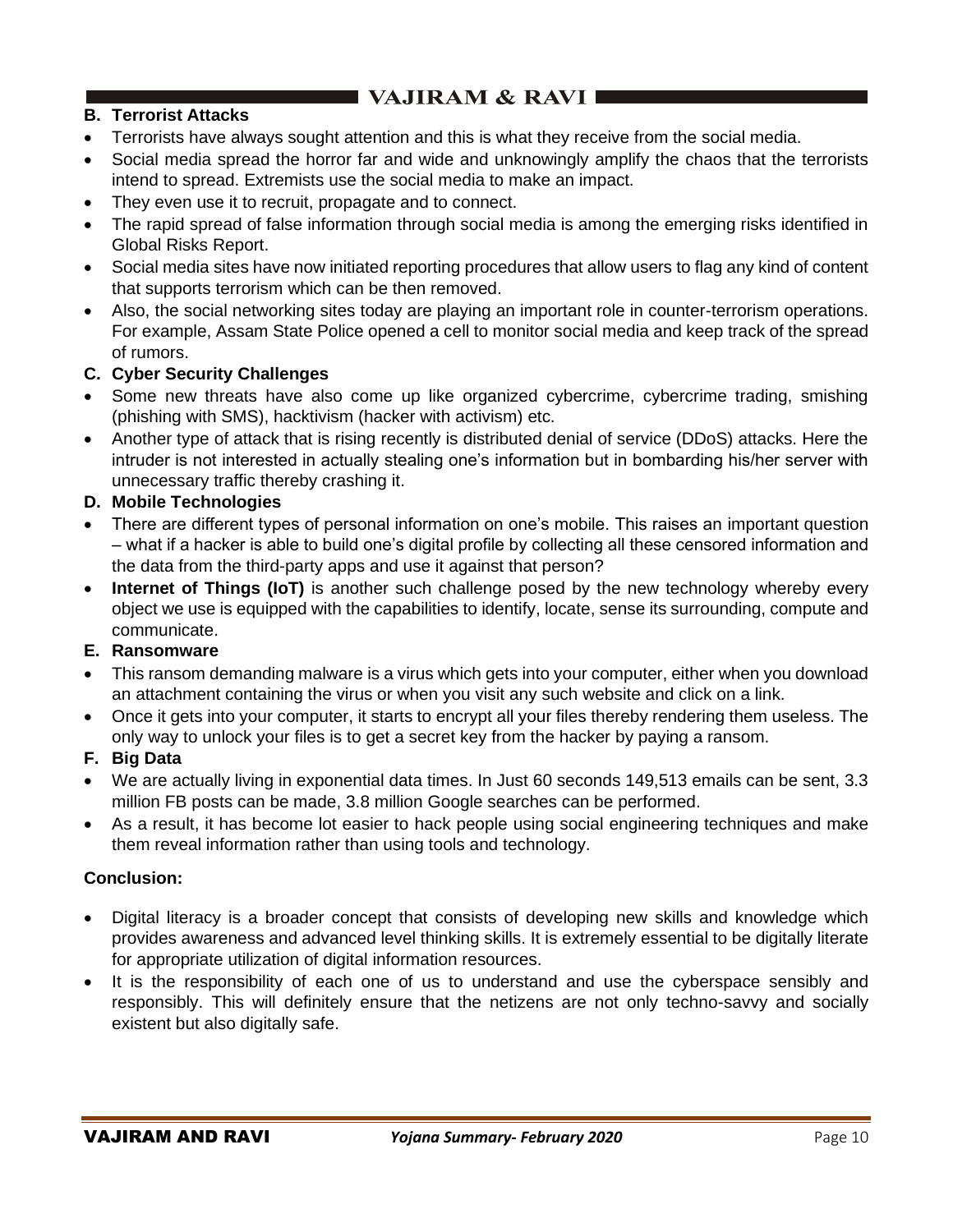#### $\blacksquare$  VAJIRAM & RAVI **Global Synergy in Higher Education**

- India aims to become a five trillion dollar economy by 2024-25; the realisation of this goal is incumbent upon the capability of its education and training institutions to equip young Indians with knowledge and skills relevant to an evolving job markets.
- It needs quality, excellence, innovation and constant upgradation.

### **Aspiration in Higher Education**:

- India's draft **National Education Policy** aims at **increasing the gross enrolment ratio** (GER) in higher **education to at least 50% by 2035**, which would mean that one in four graduates in the world would be a product of the Indian higher education system.
- The **current GER stands at just 26.3%**, and doubling it in the next 15 years will require significant reforms both at planning and execution level. **India's GER is lower than the global average of 36.7%**.

### **Opportunities**:

- India enjoys a demographic dividend. It is world's youngest country with an **average age of 29**. This comes at a time, when rest of the world is ageing. Average working age in US is 40, Western Europe is 46 and Japan is 47 years.
- Thus, India will not only have a young workforce to fulfil its domestic needs, it also has the opportunity to be the global hub for skilled workforce.

### **Higher Education – Critical Challenges for India**

- The above-mentioned opportunity also presents a challenge. If we fail to create a suitable environment, this dividend will be converted into demographic burden.
- **Market forces have played a major role** in the higher education landscape. Of the 993 universities in India, **nearly 39% are privately managed**. Of the 39,931 colleges, 78% are from private sector.
- **Private colleges cater to 66.4% of the total enrolment in higher education**, which means that a mere 22% of govt. colleges are catering to a disproportionately large number of students who could not afford to seek higher education in private Higher Education Institutions (HEIs).
- Increasing social aspirations have made the **education divide between urban and rural centres more obvious**.
- The **college density** (per one hundred thousand eligible population) is 28 nationally, it varies from 7 in Bihar to 53 in Karnataka.
- The **opportunity cost of higher education** (commute, hostel fees etc.) for disadvantaged section is often too high and hinders the education process.
- Low employability of graduates, poor quality of teaching, weak governance, insufficient funding, and complex regulatory norms continue to affect the Indian higher education sector.
- The **number of international students** is generally a reliable indicator of the quality and robustness of a higher education system. As of 2018-19, only 47,427 foreign students were enrolled in the Indian higher education system (China – more than 400000, Germany – More than 3,00,000)
- **Globally India caters to less than one per cent of all International students**.
- Indian institutes have **failed to feature in the top 100 of world university rankings** published by reputed ranking frameworks. The outflow of Indian students for education abroad is itself more than 15 times the inflow of international students to India.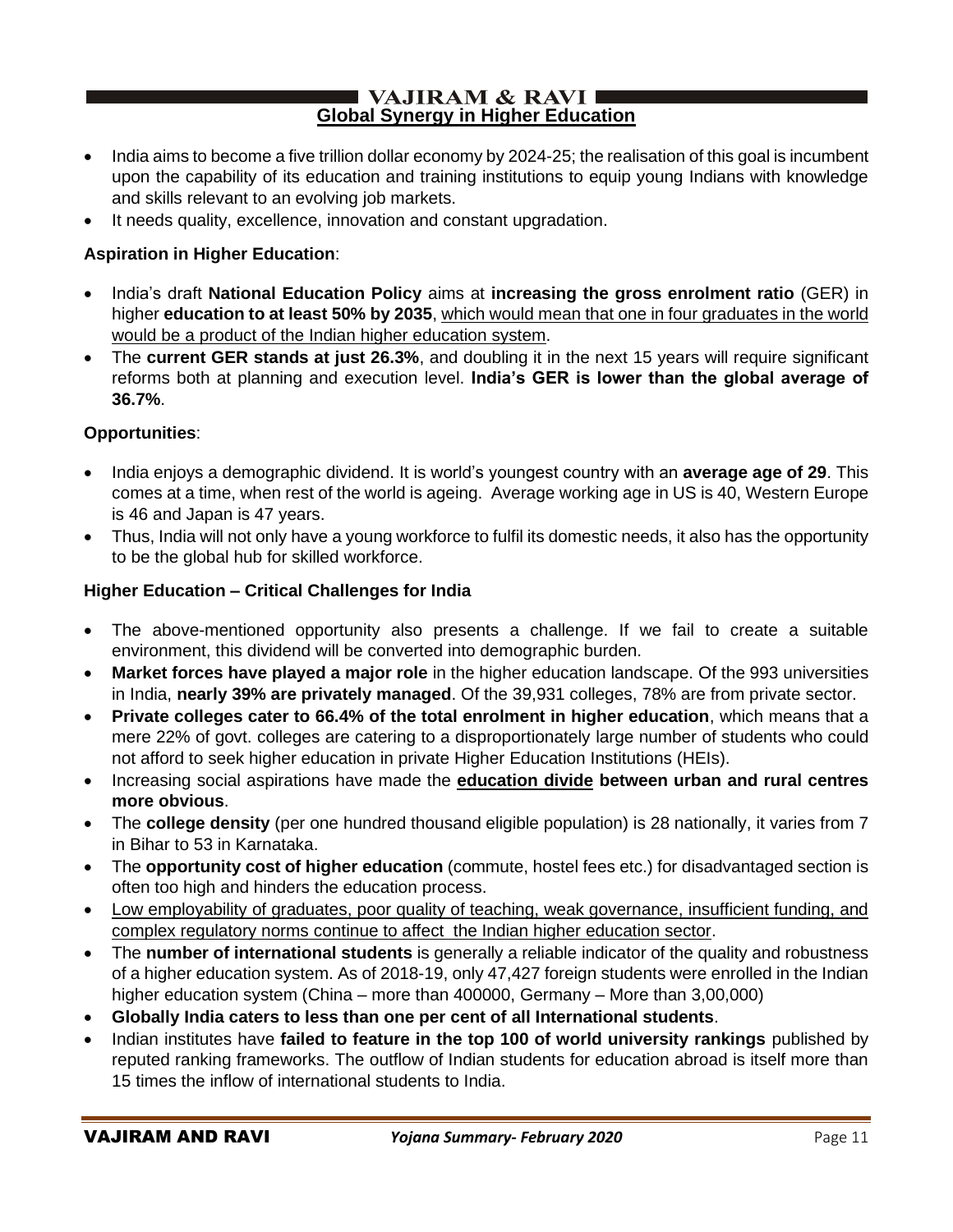# **VAJIRAM & RAVI**

## **Why We Need Global Cooperation?**

- Getting the right education is critical for India to maximise the potential of its demographic dividend. India will **not have the capacity** to meet this demand on its own.
- NITI Aayog and several other organizations have developed policy documents on higher education that have **stressed on the need of international assistance in higher education**.
- India's recently released draft National Education Policy 2019 **proposes inviting the top 200 global universities to establish foreign branch campus in India**.
- MHRD developed a **five-year action plan** named **EQUIP (Education Quality Upgradation and Inclusion Programme**). The initiative is made to bring transformation in the higher education system in the upcoming 5 years.
- NITI Aayog has more recently favoured the development of **Exclusive Education Zones (EEZs)** akin to SEZs in a few select cities in Bengaluru, Hyderabad, Ahmedabad, Pune, Chandigarh and parts of Sikkim, to boost growth in the flow of foreign students.

### **Opportunity for Deeper Engagement**

- International education is **Australia's third largest export industry**. As a world class provider of education and training, Australia is well positioned to partner with India in the higher education sector.
- **Linkages between HEIs and industries** with diversified course offerings can prepare students for the job market.
- Global education institutes may also consider looking at building partnerships, beyond HEIs in metro cities of tier 2 and tier 3 cities and regional/state institutions, which offered tremendous possibilities because of large number of students with untapped potential and lack foreign collaborations currently.
- The joint student-academic mobility programmes, joint research, international **collaborations boost rankings**.
- India is also **seeking to attract international faculty** into the country for short-term research and teaching visits. Indian government initiatives like the **Global Initiative of Academic Networks (GIAN),** which provides funding for teaching at selected Indian higher education institutions and **Scheme for Promotion of Academic and Research Collaboration (SPARC)** are opportunities to be explored.
- However, **lack of knowledge** of India's higher education sector, including how to address **regulatory issues**, contributes to low faculty participation in mobility schemes.

#### **Way Forward**:

- **Partnership may look beyond silos** and into areas where Australia has an advantage and India has a need, for instance, in mining safety, bio engineering, signal processing, AI, cyber security, climate change etc.
- Increasing the **level of mutual cultural understanding** and **developing a strong knowledge base** for India and Australia can further bolster these relations.
- Increased focus on vocational and professional led education can help India find ways to up-skill 400 million workers by 2022.
- However, what is needed is targeted and granular advice from governments to assist providers to identify, from the mass of possibilities, viable opportunities that match Australian strengths with Indian needs.
- Also, Indian students' expectations around cost and employment outcomes need to be understood carefully.